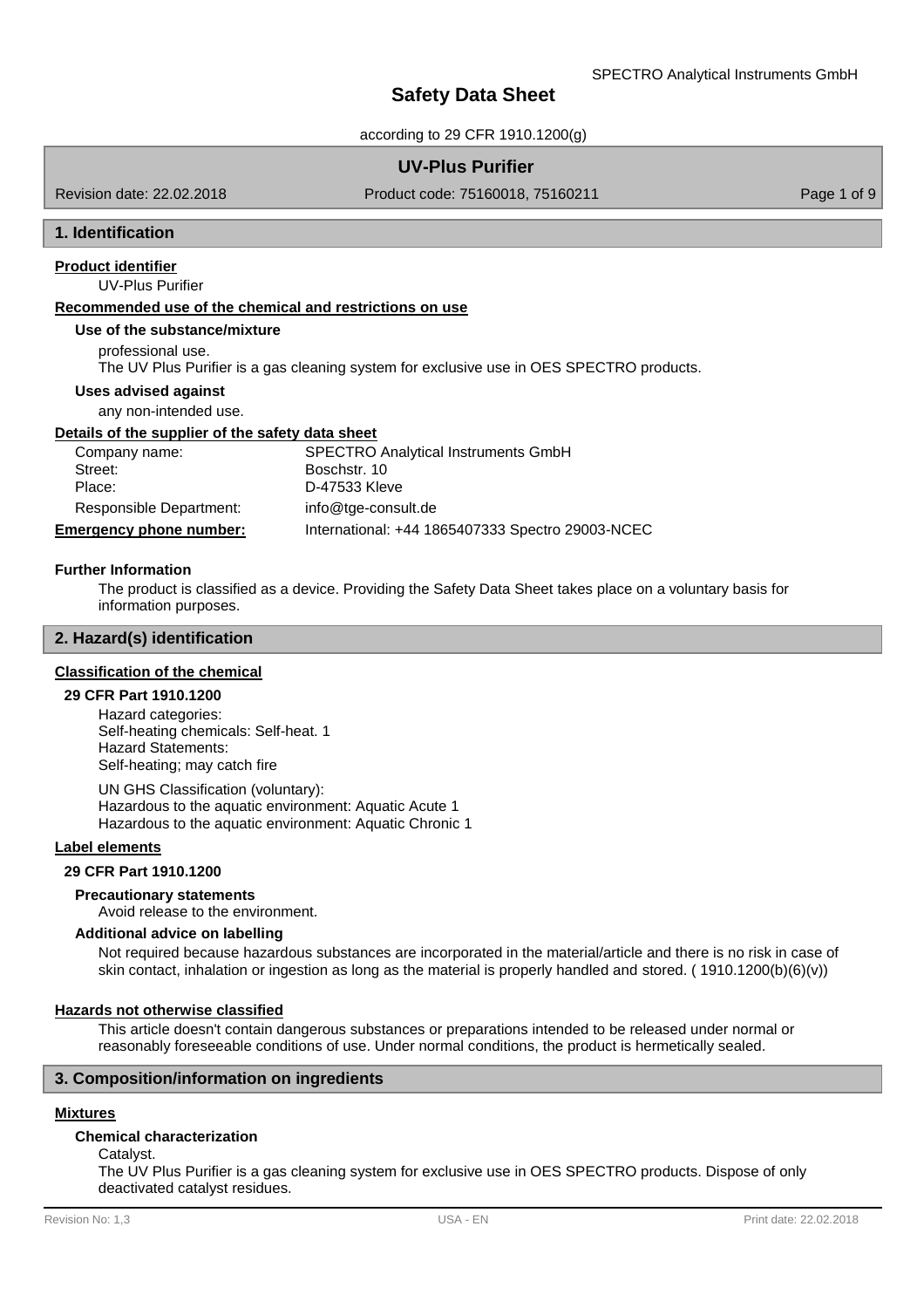according to 29 CFR 1910.1200(g)

## **UV-Plus Purifier**

Revision date: 22.02.2018

Product code: 75160018, 75160211 Product 2 of 9

## **Hazardous components**

| CAS No    | Components             | Quantityl |
|-----------|------------------------|-----------|
|           | activated Copper Oxide | $< 50 \%$ |
| 1317-38-0 | Copper oxide           | $< 50 \%$ |
| 1314-13-2 | Izinc oxide            | $\%$      |

## **4. First-aid measures**

## **Description of first aid measures**

#### **General information**

In case of accident or unwellness, seek medical advice immediately (show directions for use or safety data sheet if possible).

#### **After inhalation**

In case of accident by inhalation: remove casualty to fresh air and keep at rest. In all cases of doubt, or when symptoms persist, seek medical advice.

## **After contact with skin**

In the event of a damaged container. If material escapes: After contact with skin, wash immediately with: Water. In all cases of doubt, or when symptoms persist, seek medical advice.

#### **After contact with eyes**

In the event of a damaged container. If material escapes: Rinse immediately carefully and thoroughly with eye-bath or water. In case of troubles or persistent symptoms, consult an ophthalmologist.

#### **After ingestion**

In the event of a damaged container. If material escapes: Rinse mouth thoroughly with water. Let water be drunken in little sips (dilution effect). In all cases of doubt, or when symptoms persist, seek medical advice.

## **Most important symptoms and effects, both acute and delayed**

No information available.

#### **Indication of any immediate medical attention and special treatment needed**

Treat symptomatically.

## **5. Fire-fighting measures**

#### **Extinguishing media**

#### **Suitable extinguishing media**

The product itself does not burn. In the event of a damaged container. If material escapes: D powder. Dry sand.

#### **Unsuitable extinguishing media**

**Water** 

#### **Specific hazards arising from the chemical**

Can be released in case of fire: Gas/vapours, harmful.

#### **Special protective equipment and precautions for fire-fighters**

Wear a self-contained breathing apparatus and chemical protective clothing.

#### **Additional information**

Collect contaminated fire extinguishing water separately. Do not allow entering drains or surface water. Co-ordinate fire-fighting measures to the fire surroundings.

Use water spray jet to protect personnel and to cool endangered containers.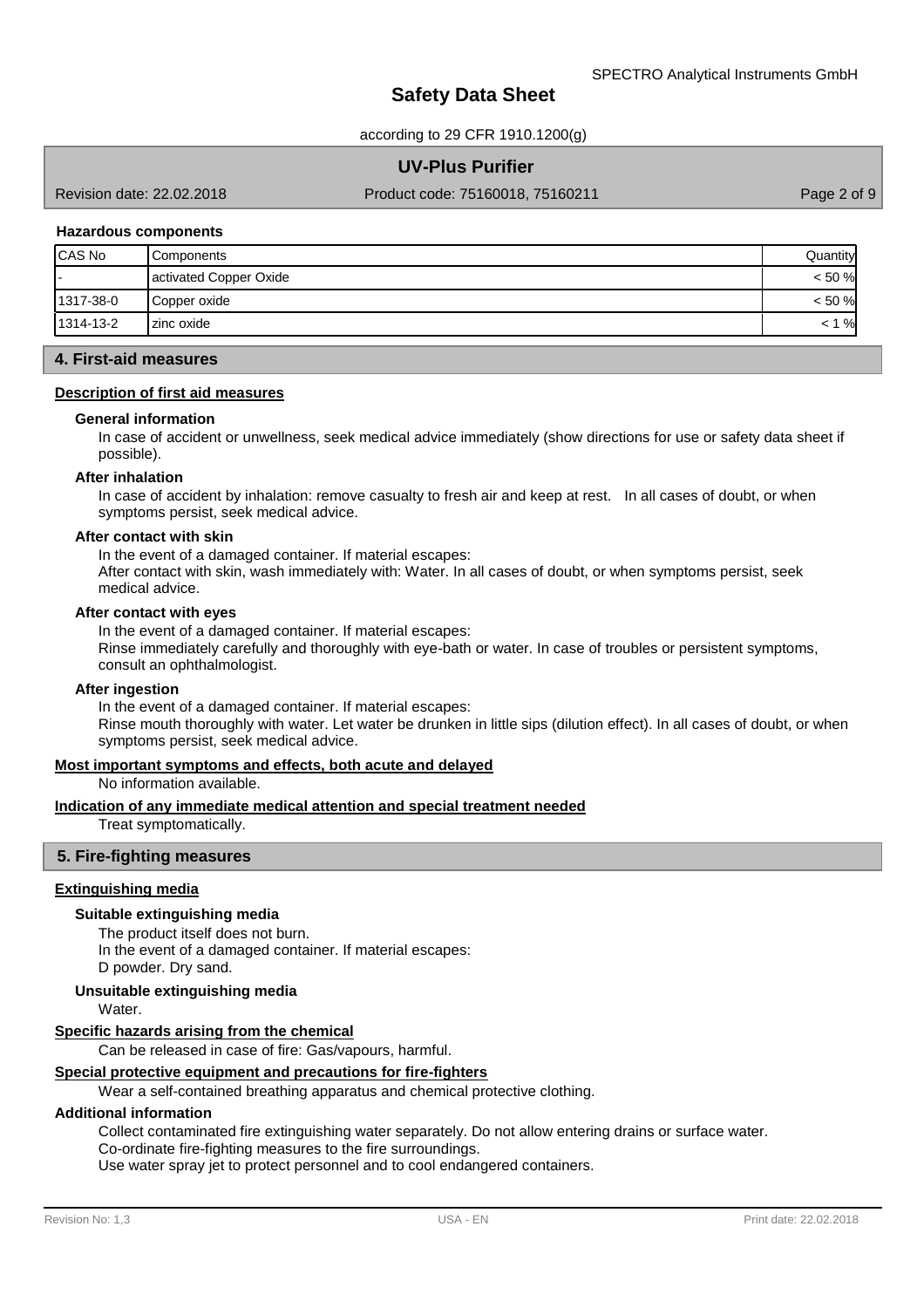according to 29 CFR 1910.1200(g)

## **UV-Plus Purifier**

Revision date: 22.02.2018

Product code: 75160018, 75160211 Product 2 Page 3 of 9

## **6. Accidental release measures**

## **Personal precautions, protective equipment and emergency procedures**

Wear personal protection equipment. Warning: May cause fire. In case of fire, use fire extinguisher class D.

#### **Environmental precautions**

Do not allow to enter into surface water or drains. In case of gas escape or of entry into waterways, soil or drains, inform the responsible authorities.

## **Methods and material for containment and cleaning up**

Dispose of only deactivated catalyst residues. Take up carefully when dry. Avoid contact with water. Treat the recovered material as prescribed in the section on waste disposal. Clean contaminated articles and floor according to the environmental legislation.

#### **Reference to other sections**

See protective measures under point 7 and 8.

## **7. Handling and storage**

#### **Precautions for safe handling**

#### **Advice on safe handling**

Protect containers against damage. Under normal conditions, the product is hermetically sealed.

## **Advice on protection against fire and explosion**

Protect containers against damage. Under normal conditions, the product is hermetically sealed. Usual measures for fire prevention.

#### **Further information on handling**

Advices on general occupational hygiene: refer to chapter 8

#### **Conditions for safe storage, including any incompatibilities**

#### **Requirements for storage rooms and vessels**

not relevant

## **Advice on storage compatibility**

not relevant

## **Further information on storage conditions**

not relevant

## **8. Exposure controls/personal protection**

## **Control parameters**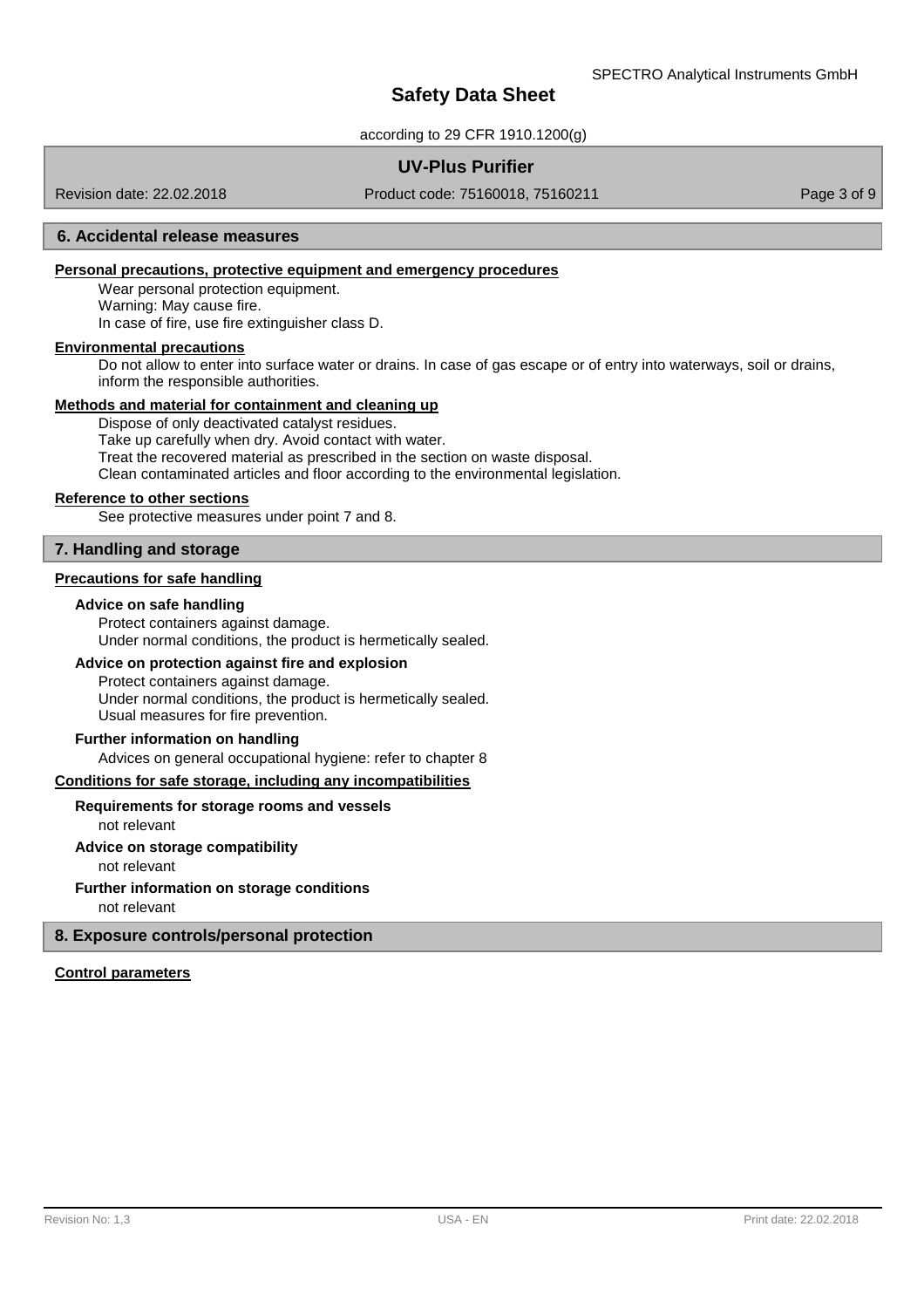according to 29 CFR 1910.1200(g)

## **UV-Plus Purifier**

Revision date: 22.02.2018

Product code: 75160018, 75160211 Page 4 of 9

#### **Exposure limits**

| CAS No.    | Substance                                                   | ppm | mg/m <sup>3</sup> | $f$ / $c$ c $\vert$ | Category      | Origin     |
|------------|-------------------------------------------------------------|-----|-------------------|---------------------|---------------|------------|
| 7440-50-8  | Copper (dusts and mists, as Cu)                             |     |                   |                     | TWA (8 h)     | <b>REL</b> |
| 7440-50-8  | Copper Dusts and mists (as Cu)                              |     |                   |                     | TWA (8 h)     | PEL        |
| 1317-38-0  | Copper fume: copper(II) oxide, as Cu                        |     | 0.2               |                     | TWA (8 h)     | ACGIH-2016 |
| 14808-60-7 | Silica, crystalline (as respirable dust)                    |     | 0.05              |                     | TWA (8 h)     | <b>REL</b> |
| 14808-60-7 | Silica, crystalline - alpha-quartz (respirable<br>fraction) |     | 0.025             |                     | TWA (8 h)     | ACGIH-2016 |
| 14808-60-7 | Silica, crystalline quartz, total dust                      |     | $(Z-3)$           |                     | TWA (8 h)     | PEL        |
| 1314-13-2  | Zinc oxide (Dust)                                           |     | 51                |                     | TWA (8 h)     | <b>REL</b> |
| 1314-13-2  | Zinc oxide (respirable fraction)                            |     |                   |                     | TWA (8 h)     | ACGIH-2016 |
|            |                                                             |     | 10 <sup>1</sup>   |                     | STEL (15 min) | ACGIH-2016 |
| 1314-13-2  | Zinc oxide Respirable fraction                              |     | 51                |                     | TWA (8 h)     | PEL        |

## **Additional advice on limit values**

Under normal conditions, the product is hermetically sealed.

## **Exposure controls**

#### **Appropriate engineering controls**

No special measures are necessary.

#### **Protective and hygiene measures**

No special measures are necessary.

## **Eye/face protection**

Eye protection: not required. Under normal conditions, the product is hermetically sealed.

#### **Hand protection**

Hand protection: not required. Under normal conditions, the product is hermetically sealed.

#### **Respiratory protection**

With correct and proper use, and under normal conditions, breathing protection is not required. Use a positive-pressure air-supplied respirator if there is any potential for an uncontrolled release, exposure levels are not known, or any other circumstances where air-purifying respirators may not provide adequate protection.

#### **Environmental exposure controls**

No special precautionary measures are necessary.

#### **9. Physical and chemical properties**

#### **Information on basic physical and chemical properties**

| Physical state: | solid          |
|-----------------|----------------|
| Color:          | not applicable |
| Odor:           | not applicable |

pH-Value: not applicable  $p$ H-Value:

#### **Changes in the physical state**

Initial boiling point and boiling range: not applicable not applicable not applicable

**Test method**

Flash point: not applicable that the state of the state of the state of the state of the state of the state of the state of the state of the state of the state of the state of the state of the state of the state of the sta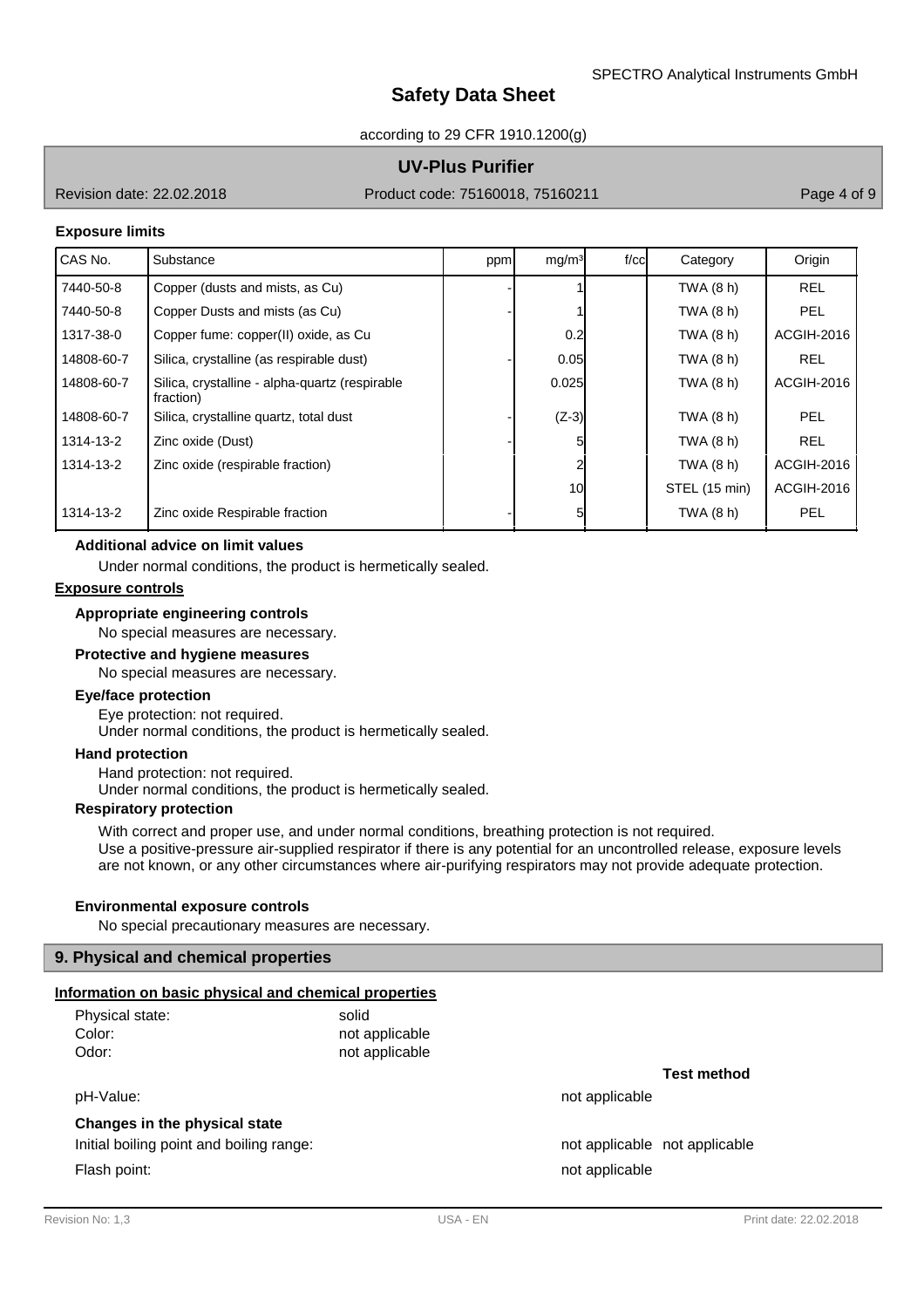according to 29 CFR 1910.1200(g)

| <b>UV-Plus Purifier</b>                                                                                                                         |                                                                                                                |             |  |  |  |
|-------------------------------------------------------------------------------------------------------------------------------------------------|----------------------------------------------------------------------------------------------------------------|-------------|--|--|--|
| Revision date: 22.02.2018                                                                                                                       | Product code: 75160018, 75160211                                                                               | Page 5 of 9 |  |  |  |
| <b>Explosive properties</b><br>not applicable                                                                                                   |                                                                                                                |             |  |  |  |
| Lower explosion limits:                                                                                                                         | not applicable                                                                                                 |             |  |  |  |
| Upper explosion limits:                                                                                                                         | not applicable                                                                                                 |             |  |  |  |
| Ignition temperature:                                                                                                                           | not applicable                                                                                                 |             |  |  |  |
| <b>Oxidizing properties</b>                                                                                                                     | In the event of a damaged container. If material escapes: Self-heating substances and mixtures May cause fire. |             |  |  |  |
| Vapor pressure:                                                                                                                                 | not applicable                                                                                                 |             |  |  |  |
| Water solubility:                                                                                                                               | not applicable                                                                                                 |             |  |  |  |
| Viscosity / dynamic:                                                                                                                            | not applicable                                                                                                 |             |  |  |  |
| Solvent content:                                                                                                                                | 0%                                                                                                             |             |  |  |  |
| Other information                                                                                                                               |                                                                                                                |             |  |  |  |
| Solid content:                                                                                                                                  | not applicable                                                                                                 |             |  |  |  |
|                                                                                                                                                 |                                                                                                                |             |  |  |  |
| 10. Stability and reactivity                                                                                                                    |                                                                                                                |             |  |  |  |
| <b>Reactivity</b>                                                                                                                               |                                                                                                                |             |  |  |  |
| No information available.                                                                                                                       |                                                                                                                |             |  |  |  |
| <b>Chemical stability</b>                                                                                                                       |                                                                                                                |             |  |  |  |
| Stability:                                                                                                                                      | Stable                                                                                                         |             |  |  |  |
| The product is stable under storage at normal ambient temperatures.<br><b>Possibility of hazardous reactions</b>                                |                                                                                                                |             |  |  |  |
| Hazardous reactions:                                                                                                                            |                                                                                                                |             |  |  |  |
| No information available.                                                                                                                       | May occur                                                                                                      |             |  |  |  |
| <b>Conditions to avoid</b>                                                                                                                      |                                                                                                                |             |  |  |  |
| Protect against: UV-radiation/sunlight. heat.                                                                                                   |                                                                                                                |             |  |  |  |
| Incompatible materials                                                                                                                          |                                                                                                                |             |  |  |  |
| Substances and mixtures which, in contact with water, emit flammable gases. Combustible substance. Oxidizing<br>agents. Emission of air/oxygen. |                                                                                                                |             |  |  |  |
| <b>Hazardous decomposition products</b>                                                                                                         |                                                                                                                |             |  |  |  |
| Can be released in case of fire: Gas/vapours, harmful.                                                                                          |                                                                                                                |             |  |  |  |
| 11. Toxicological information                                                                                                                   |                                                                                                                |             |  |  |  |

## **Information on toxicological effects**

## **Route(s) of Entry**

Under normal conditions, the product is hermetically sealed. In the event of a damaged container. If material escapes: Ingestion: May be harmful. Inhalation: May be harmful. Skin contact: May cause mild irritation. Eye contact: May cause irritation. May cause fire.

## **Toxicocinetics, metabolism and distribution**

#### No data available.

## **Acute toxicity**

Based on available data, the classification criteria are not met.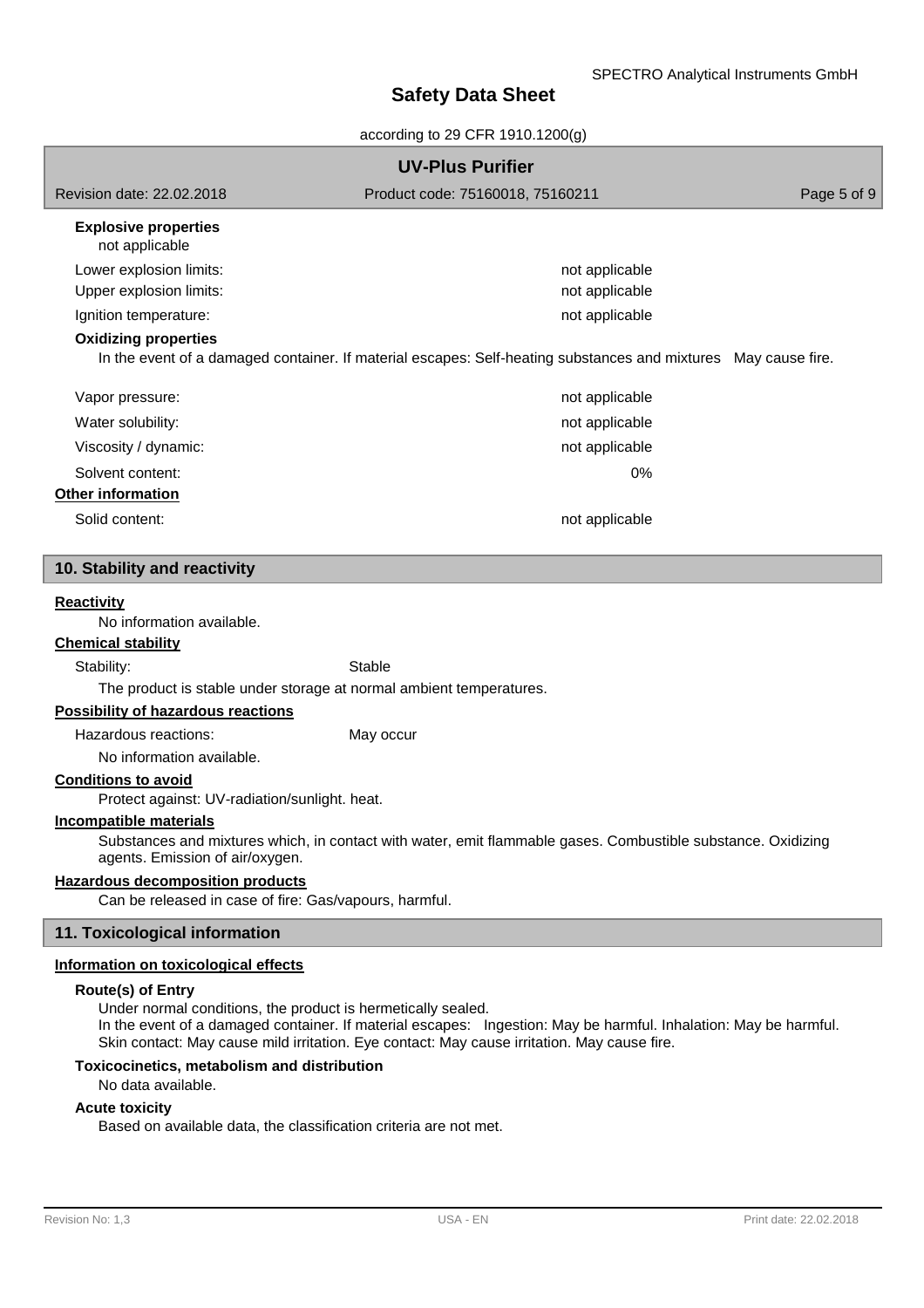#### according to 29 CFR 1910.1200(g)

## **UV-Plus Purifier**

Revision date: 22.02.2018

Product code: 75160018, 75160211 Product code: 75160018, 75160211

| CAS No    | Components               |             |               |         |                      |  |
|-----------|--------------------------|-------------|---------------|---------|----------------------|--|
|           | Exposure route           | Dose        |               | Species | Source               |  |
| 1317-38-0 | Copper oxide             |             |               |         |                      |  |
|           | oral                     | LD50        | >2500 mg/kg   | Rat     | <b>IECHA</b> dossier |  |
|           | dermal                   | LD50        | >2000 mg/kg   | Rat     | <b>ECHA</b> dossier  |  |
| 1314-13-2 | zinc oxide               |             |               |         |                      |  |
|           | oral                     | LD50        | $>5000$ mg/kg | Rat     | <b>ECHA Dossier</b>  |  |
|           | dermal                   | LD50        | $>2000$ mg/kg | Rat     | <b>ECHA Dossier</b>  |  |
|           | inhalative (4 h) aerosol | <b>LC50</b> | $>5.7$ mg/l   | Rat     | <b>ECHA Dossier</b>  |  |

#### **Irritation and corrosivity**

Based on available data, the classification criteria are not met.

#### **Sensitizing effects**

Based on available data, the classification criteria are not met. Copper oxide: no danger of sensitization. literature infomation: ECHA Dossier

#### **Carcinogenic/mutagenic/toxic effects for reproduction**

Based on available data, the classification criteria are not met. Copper oxide: Ames test negative. literature infomation: ECHA Dossier

## **Specific target organ toxicity (STOT) - single exposure**

Based on available data, the classification criteria are not met.

#### **Specific target organ toxicity (STOT) - repeated exposure**

Based on available data, the classification criteria are not met.

No information available.

| Carcinogenicity (NTP):  | not listed                                                                                                |
|-------------------------|-----------------------------------------------------------------------------------------------------------|
| Carcinogenicity (IARC): | Silica dust, crystalline, in the form of quartz or cristobalite (CAS 14808-60-7) is listed<br>in group 1. |
|                         |                                                                                                           |

Carcinogenicity (OSHA): not listed

## **Aspiration hazard**

Based on available data, the classification criteria are not met.

#### **Specific effects in experiment on an animal**

No data available.

#### **12. Ecological information**

#### **Ecotoxicity**

#### No data available.

#### **Persistence and degradability**

The methods for determining the biological degradability are not applicable to inorganic substances.

#### **Bioaccumulative potential**

No indication of bioaccumulation potential.

#### **Mobility in soil**

No data available.

## **Other adverse effects**

No data available.

#### **Further information**

Do not allow to enter into surface water or drains.

#### **13. Disposal considerations**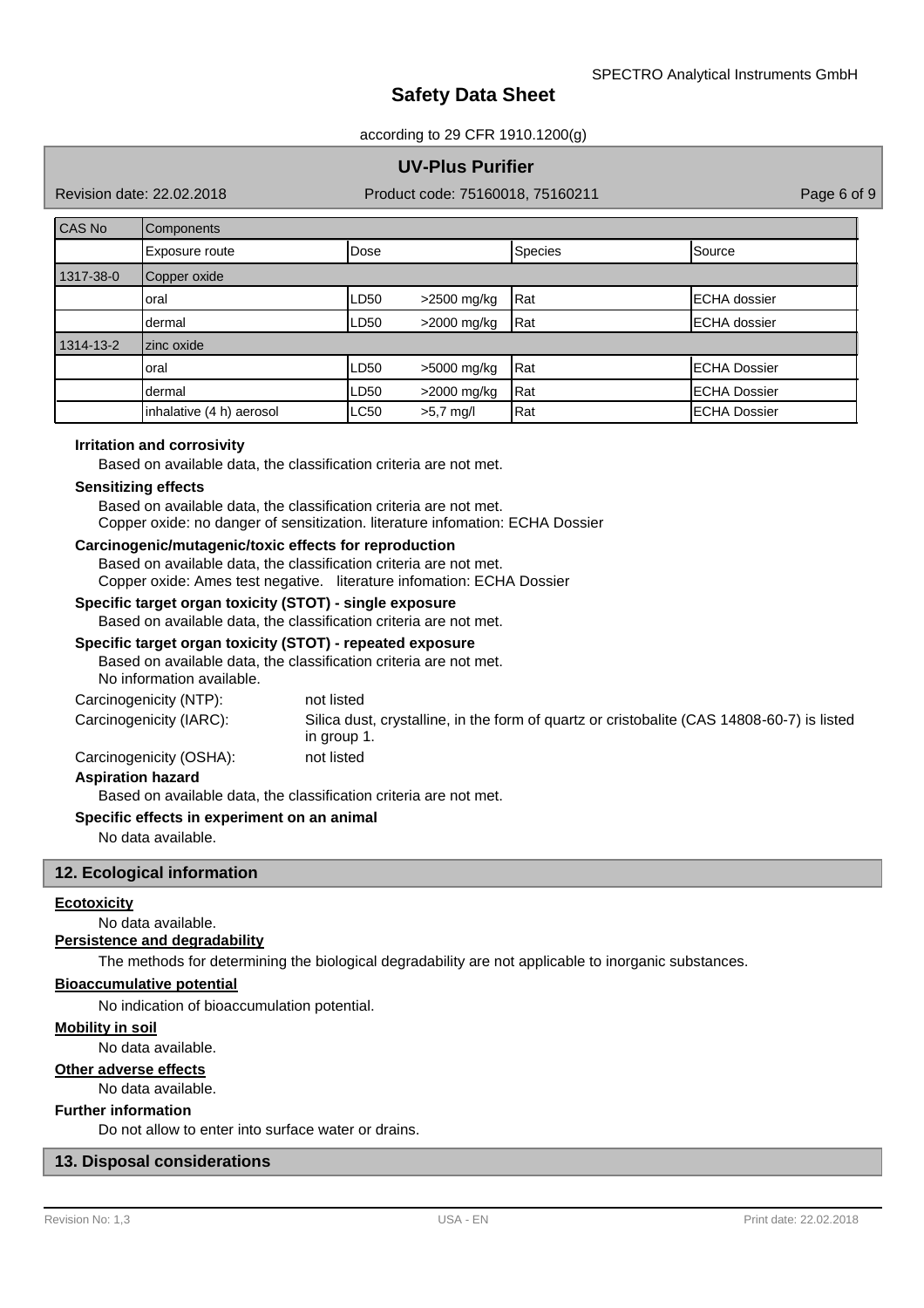|                                                                                                                                                                                    | <b>UV-Plus Purifier</b>      |                                                                |             |
|------------------------------------------------------------------------------------------------------------------------------------------------------------------------------------|------------------------------|----------------------------------------------------------------|-------------|
| Revision date: 22.02.2018                                                                                                                                                          |                              | Product code: 75160018, 75160211                               | Page 7 of 9 |
| <b>Waste treatment methods</b><br><b>Advice on disposal</b><br>Must not be disposed with household waste.<br>Refer to manufacturer/supplier for information on recovery/recycling. |                              |                                                                |             |
| <b>Contaminated packaging</b><br>not relevant                                                                                                                                      |                              |                                                                |             |
| 14. Transport information                                                                                                                                                          |                              |                                                                |             |
| <b>US DOT 49 CFR 172.101</b>                                                                                                                                                       |                              |                                                                |             |
| <b>UN/ID number:</b>                                                                                                                                                               | <b>UN 3190</b>               |                                                                |             |
| Proper shipping name:                                                                                                                                                              |                              | SELF-HEATING SOLID, INORGANIC, N.O.S. (Activated copper oxide) |             |
| <b>Transport hazard class(es):</b>                                                                                                                                                 | 4.2                          |                                                                |             |
| Packing group:                                                                                                                                                                     | $\mathbf{H}$                 |                                                                |             |
| Hazard label:                                                                                                                                                                      | 4.2                          |                                                                |             |
| <b>Marine transport (IMDG)</b>                                                                                                                                                     |                              |                                                                |             |
| <b>UN</b> number:                                                                                                                                                                  | <b>UN 3190</b>               |                                                                |             |
| UN proper shipping name:                                                                                                                                                           |                              | SELF-HEATING SOLID, INORGANIC, N.O.S. (Activated copper oxide) |             |
| Transport hazard class(es):                                                                                                                                                        | 4.2                          |                                                                |             |
| Packing group:                                                                                                                                                                     | $\mathbf{I}$                 |                                                                |             |
| Hazard label:                                                                                                                                                                      | 4.2                          |                                                                |             |
|                                                                                                                                                                                    |                              |                                                                |             |
| Marine pollutant:                                                                                                                                                                  | <b>YES</b>                   |                                                                |             |
| Limited quantity:                                                                                                                                                                  | 0                            |                                                                |             |
| Excepted quantity:<br>EmS:                                                                                                                                                         | E <sub>2</sub><br>$F-A, S-J$ |                                                                |             |
| Air transport (ICAO-TI/IATA-DGR)                                                                                                                                                   |                              |                                                                |             |
| <b>UN</b> number:                                                                                                                                                                  | <b>UN 3190</b>               |                                                                |             |
| <u>UN proper shipping name:</u>                                                                                                                                                    |                              | SELF-HEATING SOLID, INORGANIC, N.O.S. (Activated copper oxide) |             |
| Transport hazard class(es):                                                                                                                                                        | 4.2                          |                                                                |             |
| Packing group:                                                                                                                                                                     | Ш                            |                                                                |             |
| Hazard label:                                                                                                                                                                      | 4.2                          |                                                                |             |
|                                                                                                                                                                                    |                              |                                                                |             |
| Limited quantity Passenger:                                                                                                                                                        | Forbidden                    |                                                                |             |
| Passenger LQ:                                                                                                                                                                      | Forbidden                    |                                                                |             |
| Excepted quantity:                                                                                                                                                                 | E <sub>2</sub>               |                                                                |             |
| IATA-packing instructions - Passenger:<br>IATA-max. quantity - Passenger:                                                                                                          |                              | 467<br>$15$ kg                                                 |             |
| IATA-packing instructions - Cargo:                                                                                                                                                 |                              | 470                                                            |             |
| IATA-max. quantity - Cargo:                                                                                                                                                        |                              | 50 kg                                                          |             |
| <b>Environmental hazards</b>                                                                                                                                                       |                              |                                                                |             |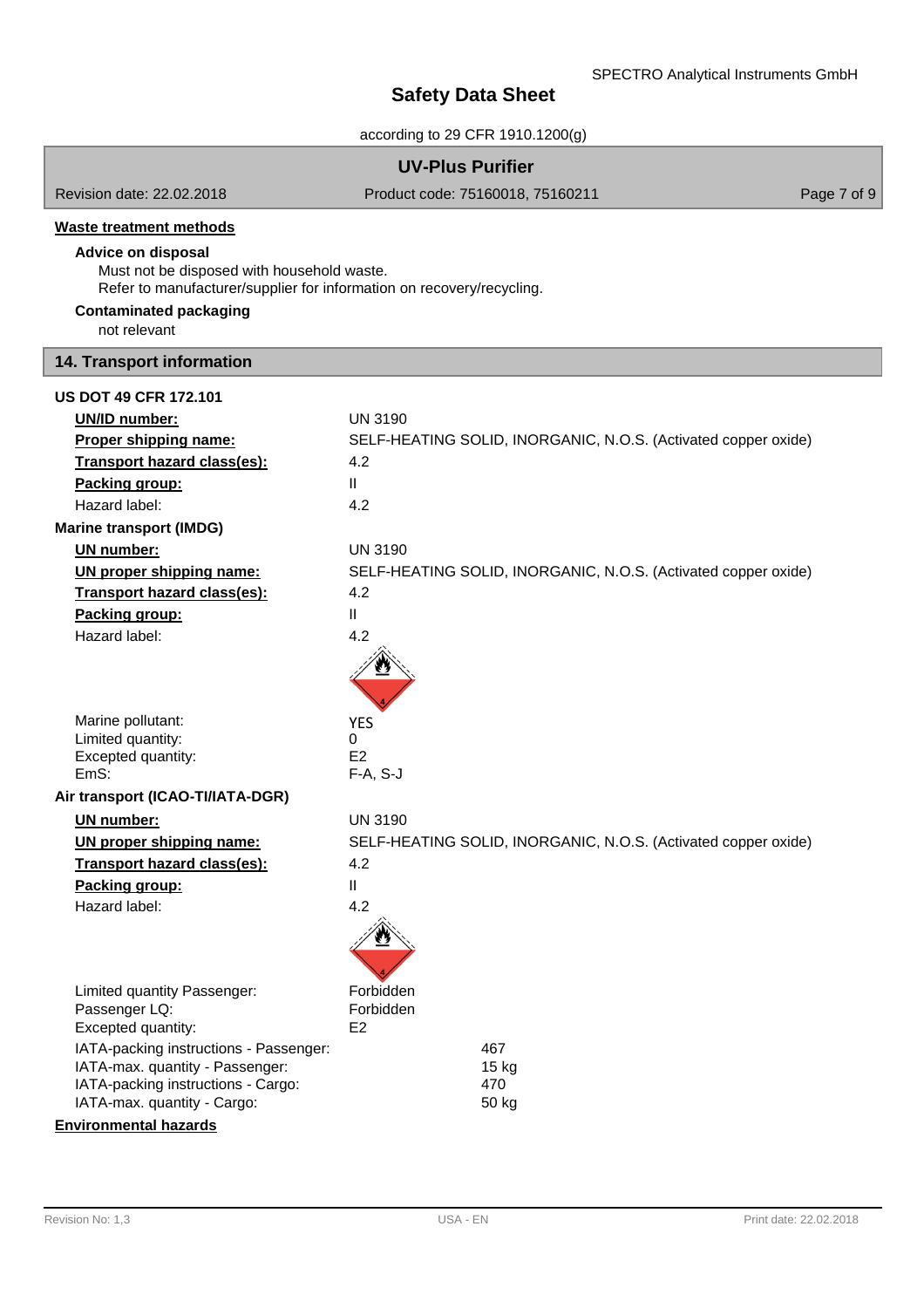| according to 29 CFR 1910.1200(g)                                                                                                                                                                                                                                                                                                                                                                                                                                                                                                                                                                                                                                                                    |                                                                              |             |  |  |  |
|-----------------------------------------------------------------------------------------------------------------------------------------------------------------------------------------------------------------------------------------------------------------------------------------------------------------------------------------------------------------------------------------------------------------------------------------------------------------------------------------------------------------------------------------------------------------------------------------------------------------------------------------------------------------------------------------------------|------------------------------------------------------------------------------|-------------|--|--|--|
| <b>UV-Plus Purifier</b>                                                                                                                                                                                                                                                                                                                                                                                                                                                                                                                                                                                                                                                                             |                                                                              |             |  |  |  |
| Revision date: 22,02,2018                                                                                                                                                                                                                                                                                                                                                                                                                                                                                                                                                                                                                                                                           | Product code: 75160018, 75160211                                             | Page 8 of 9 |  |  |  |
| ENVIRONMENTALLY HAZARDOUS:                                                                                                                                                                                                                                                                                                                                                                                                                                                                                                                                                                                                                                                                          | yes                                                                          |             |  |  |  |
| Danger releasing substance:                                                                                                                                                                                                                                                                                                                                                                                                                                                                                                                                                                                                                                                                         | Copper oxide                                                                 |             |  |  |  |
| <b>Special precautions for user</b><br>refer to chapter 6-8                                                                                                                                                                                                                                                                                                                                                                                                                                                                                                                                                                                                                                         |                                                                              |             |  |  |  |
| <b>Transport in bulk according to Annex II of MARPOL 73/78 and the IBC Code</b><br>not relevant                                                                                                                                                                                                                                                                                                                                                                                                                                                                                                                                                                                                     |                                                                              |             |  |  |  |
| 15. Regulatory information                                                                                                                                                                                                                                                                                                                                                                                                                                                                                                                                                                                                                                                                          |                                                                              |             |  |  |  |
| <b>U.S. Regulations</b><br><b>National Inventory TSCA</b><br>All ingredients used to manufacture this product are listed in the TSCA Inventory and not listed under TSCA<br>12(b)<br>National regulatory information<br>SARA Section 304 CERCLA:<br>Zinc compounds (-): Reportable quantity = $\&$<br>SARA Section 313 Toxic release inventory:<br>Zinc compounds $(-)$ : De minimis limit = 1.0 %, Reportable threshold = Standard<br><b>State Regulations</b><br>Safe Drinking Water and Toxic Enforcement Act of 1986 (Proposition 65, State of California)<br>This product contains no chemicals known to the State of California to cause cancer, birth defects or other<br>reproductive harm. |                                                                              |             |  |  |  |
| 16. Other information                                                                                                                                                                                                                                                                                                                                                                                                                                                                                                                                                                                                                                                                               |                                                                              |             |  |  |  |
| Hazardous Materials Information Label (HMIS)<br>Health:<br>Flammability:<br>Physical Hazard:                                                                                                                                                                                                                                                                                                                                                                                                                                                                                                                                                                                                        | 0<br>2<br>2                                                                  |             |  |  |  |
| <b>NFPA Hazard Ratings</b>                                                                                                                                                                                                                                                                                                                                                                                                                                                                                                                                                                                                                                                                          |                                                                              |             |  |  |  |
| Health:<br>Flammability:<br>Reactivity:<br>Unique Hazard:                                                                                                                                                                                                                                                                                                                                                                                                                                                                                                                                                                                                                                           | 0<br>2<br>$\overline{2}$                                                     |             |  |  |  |
| <b>Changes</b>                                                                                                                                                                                                                                                                                                                                                                                                                                                                                                                                                                                                                                                                                      |                                                                              |             |  |  |  |
| Revision date:                                                                                                                                                                                                                                                                                                                                                                                                                                                                                                                                                                                                                                                                                      | 05.12.2016                                                                   |             |  |  |  |
| Revision No:                                                                                                                                                                                                                                                                                                                                                                                                                                                                                                                                                                                                                                                                                        | 1,1                                                                          |             |  |  |  |
| Rev. 1,0 Initial release 23.04.2014<br>Rev. 1,1 Changes in chapter: 2, 7, 9, 10, 14, 15, 16                                                                                                                                                                                                                                                                                                                                                                                                                                                                                                                                                                                                         |                                                                              |             |  |  |  |
| <b>Abbreviations and acronyms</b><br><b>CAS Chemical Abstracts Service</b><br>DNEL: Derived No Effect Level<br>IARC: INTERNATIONAL AGENCY FOR RESEARCH ON CANCER<br>International Carriage of Dangerous Goods by Road)<br>IMDG: International Maritime Code for Dangerous Goods                                                                                                                                                                                                                                                                                                                                                                                                                     | ADR: Accord européen sur le transport des marchandises dangereuses par Route |             |  |  |  |

IATA: International Air Transport Association

IATA-DGR: Dangerous Goods Regulations by the "International Air Transport Association" (IATA)

ĺ